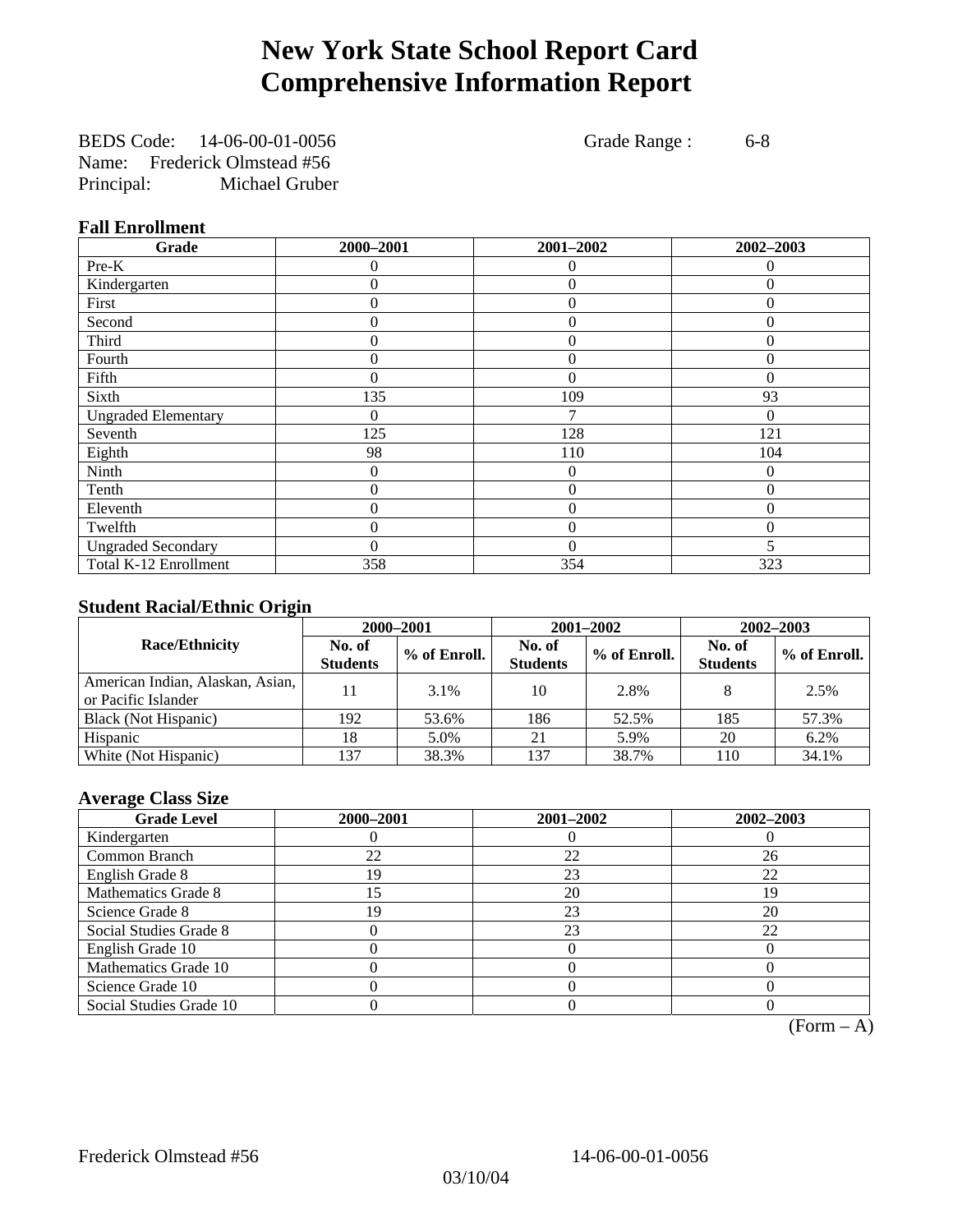#### **District Need to Resource Capacity Category**

| <b>N/RC</b> Category | <b>Description</b>                                                                                                                                                                  |
|----------------------|-------------------------------------------------------------------------------------------------------------------------------------------------------------------------------------|
|                      | This is one of the large city school districts; Buffalo, Rochester,<br>Syracuse, or Yonkers. All these districts have high student needs<br>relative to district resource capacity. |

#### **Similar School Group and Description**

| <b>Similar School Group</b> | <b>Description</b>                                                                                                                                                                                                   |
|-----------------------------|----------------------------------------------------------------------------------------------------------------------------------------------------------------------------------------------------------------------|
| $\mathcal{D}$               | All schools in this group are middle level schools in large cities<br>other than New York City. The schools in this group are in the<br>lower range of student needs for middle level schools in these<br>districts. |

All schools within the same N/RC category are divided into three similar school groups defined by the percentage of students in the school who are eligible for the free-lunch program and/or who are limited English proficient (also known as English language learners).

#### **Student Demographics Used To Determine Similar Schools Group**

| 0                                 | 2000-2001 |         | $2001 - 2002$ |         | $2002 - 2003$ |         |
|-----------------------------------|-----------|---------|---------------|---------|---------------|---------|
|                                   | Count     | Percent | Count         | Percent | Count         | Percent |
| <b>Limited English Proficient</b> |           | 0.0%    |               | $0.0\%$ |               | $0.0\%$ |
| <b>Eligible for Free Lunch</b>    | 109       | 30.4%   | 103           | 29.1%   | -93           | 28.8%   |

#### **Attendance and Suspension**

|                               | 1999-2000                 |                   |                           | 2000-2001         | $2001 - 2002$             |                   |
|-------------------------------|---------------------------|-------------------|---------------------------|-------------------|---------------------------|-------------------|
|                               | No. of<br><b>Students</b> | $%$ of<br>Enroll. | No. of<br><b>Students</b> | $%$ of<br>Enroll. | No. of<br><b>Students</b> | $%$ of<br>Enroll. |
| <b>Annual Attendance Rate</b> |                           | 93.7%             |                           | 94.1%             |                           | 94.4%             |
| <b>Student Suspensions</b>    | 34                        | 9.5%              | 30                        | 8.4%              | 38                        | 10.7%             |

### **Student Socioeconomic and Stability Indicators**

#### **(Percent of Enrollment)**

|                          | 2000-2001 | 2001-2002 | 2002-2003 |
|--------------------------|-----------|-----------|-----------|
| <b>Reduced Lunch</b>     | 12.0%     | 35.3%     | 15.2%     |
| <b>Public Assistance</b> | 21-30%    | 1-10%     | 31-40%    |
| <b>Student Stability</b> | $100\%$   | 95%       | 100%      |

#### **Staff Counts**

| <b>Staff</b>                          | 2002-2003 |
|---------------------------------------|-----------|
| <b>Total Teachers</b>                 | 28        |
| <b>Total Other Professional Staff</b> |           |
| <b>Total Paraprofessionals</b>        | NΑ        |
| Teaching Out of Certification*        | NΑ        |
| Teachers with Temporary Licenses      | NΑ        |

\*Teaching out of certification more than on an incidental basis. Teachers with temporary licenses are also counted as teaching out of certification.

 $(Form - B)$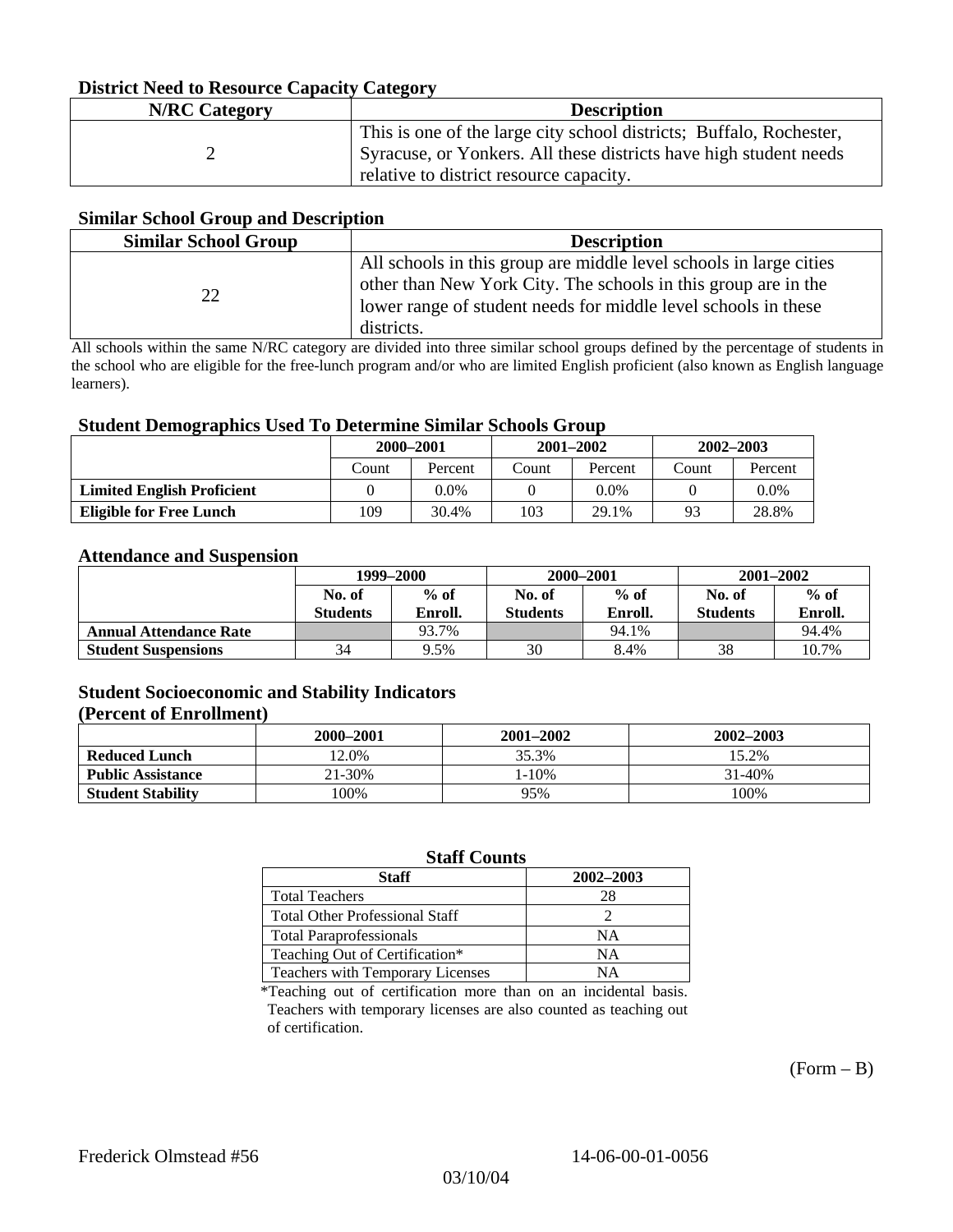# **High School Graduates and Noncompleters**

| ніді эспол этайнакі патінід кеденія вірюшая |                       |                                   |                                                    |                       |                                   |                                                    |                       |                                   |                                                    |  |
|---------------------------------------------|-----------------------|-----------------------------------|----------------------------------------------------|-----------------------|-----------------------------------|----------------------------------------------------|-----------------------|-----------------------------------|----------------------------------------------------|--|
|                                             | 2000-2001             |                                   |                                                    |                       | 2001-2002                         |                                                    |                       | 2002-2003                         |                                                    |  |
|                                             | <b>Total</b><br>Grads | <b>Regents</b><br><b>Diplomas</b> | $\frac{0}{0}$<br><b>Regents</b><br><b>Diplomas</b> | <b>Total</b><br>Grads | <b>Regents</b><br><b>Diplomas</b> | $\frac{6}{6}$<br><b>Regents</b><br><b>Diplomas</b> | <b>Total</b><br>Grads | <b>Regents</b><br><b>Diplomas</b> | $\frac{0}{0}$<br><b>Regents</b><br><b>Diplomas</b> |  |
| General<br>Education                        |                       |                                   | 0%                                                 | 0                     |                                   | 0%                                                 | $\theta$              |                                   | 0%                                                 |  |
| Students with<br><b>Disabilities</b>        |                       |                                   | 0%                                                 | 0                     | $\theta$                          | 0%                                                 | $\theta$              |                                   | 0%                                                 |  |
| All Students                                |                       |                                   | 0%                                                 |                       |                                   | 0%                                                 |                       |                                   | 0%                                                 |  |

### **High School Graduates Earning Regents Diplomas\***

\*Only students awarded local diplomas (including local diplomas with Regents endorsements) are counted as high school graduates. Because of a change in data collection procedures during the 2001–2002 school year, diploma counts and percentage of graduates earning Regents diplomas are not necessarily comparable between years. Data for the 2000-2001 school year include January, June and August 2001 graduates; data for the 2001-2002 school year include January and June 2002 graduates; data for the 2002–2003 school year include August 2002 and January and June 2003 graduates.

#### **Distribution of 2002–2003 Graduates (All Students)**

|               | To 4-vear<br>College | To 2-vear<br>College | <b>To Other Post-</b><br><b>Secondary</b> | <b>To the Military</b> | <b>Employment</b> | Other |
|---------------|----------------------|----------------------|-------------------------------------------|------------------------|-------------------|-------|
| <b>Number</b> |                      |                      |                                           |                        |                   |       |
| Percent       | 0%                   | 0%                   | 0%                                        | 0%                     | 0%                | 0%    |

#### **Number of High School Completers with Disabilities in 2002–2003**

| Graduates*<br>(a) | <b>Regents</b><br><b>Diplomas</b><br>b) | <b>IEP Diplomas</b><br>or Certificates<br>'c) | All 2002-2003<br><b>Completers</b><br>(a+c) |
|-------------------|-----------------------------------------|-----------------------------------------------|---------------------------------------------|
|                   |                                         |                                               |                                             |

\*Local Diplomas (including local diplomas with Regents endorsements)

#### **High School Noncompletion Rates**

|                        |                            | 2000-2001       |         | 2001-2002       |         | 2002-2003       |         |
|------------------------|----------------------------|-----------------|---------|-----------------|---------|-----------------|---------|
|                        |                            | No. of          | $%$ of  | No. of          | $%$ of  | No. of          | $%$ of  |
|                        |                            | <b>Students</b> | Enroll. | <b>Students</b> | Enroll. | <b>Students</b> | Enroll. |
| General-               | Dropped Out                |                 |         |                 |         | $\theta$        |         |
| <b>Education</b>       | Entered GED Program*       |                 |         | $\theta$        |         | $\theta$        |         |
| <b>Students</b>        | <b>Total Noncompleters</b> |                 |         |                 |         | 0               |         |
| <b>Students</b>        | Dropped Out                |                 |         | 0               |         | 0               |         |
| with                   | Entered GED Program*       |                 |         |                 |         | $\theta$        |         |
| <b>Disabilities</b>    | <b>Total Noncompleters</b> |                 |         |                 |         | 0               |         |
| All<br><b>Students</b> | Dropped Out                | $\Omega$        | $0.0\%$ |                 | $0.0\%$ | $\theta$        | $0.0\%$ |
|                        | Entered GED Program*       | $\Omega$        | $0.0\%$ | $\Omega$        | $0.0\%$ | 0               | $0.0\%$ |
|                        | <b>Total Noncompleters</b> | $\Omega$        | $0.0\%$ |                 | $0.0\%$ | 0               | $0.0\%$ |

\*The number and percentage of students who left K-12, diploma-bound systems and entered an alternative program leading to a high school equivalency diploma.

 $(Form - C)$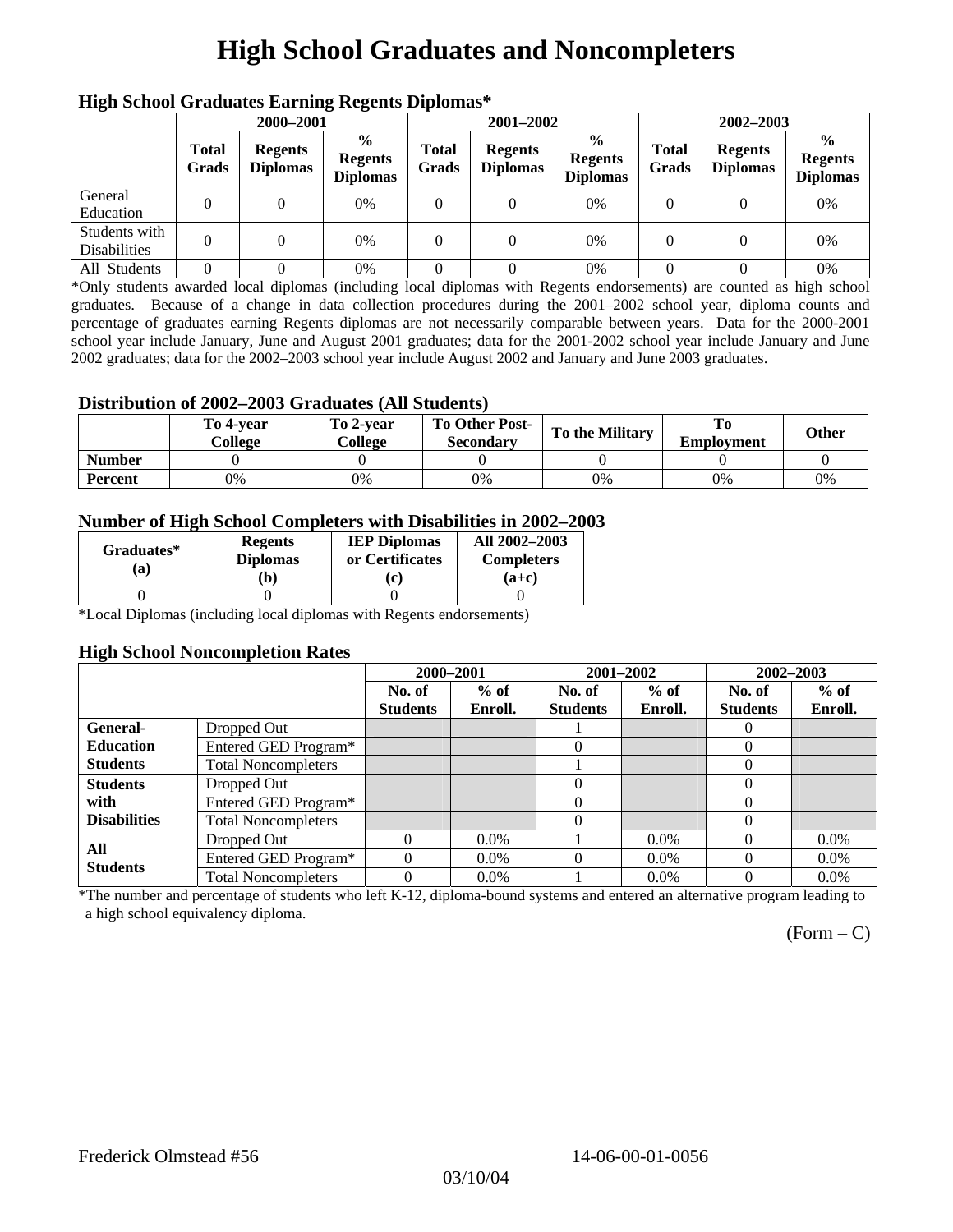## **Career Development and Occupational Studies (CDOS)**

### **Percentage of Students Documenting Self- and Career-Awareness Information and Career Exploration Activities, K–3**

| <b>Grades</b> | 2000-01 | $2001 - 02$ | $2002 - 03$ |
|---------------|---------|-------------|-------------|
| K-1           |         | $0\%$       | $0\%$       |
|               |         | $0\%$       | 0%          |

### **Students Developing a Career Plan, 4–12**

| <b>Grades</b> |                                      | 2000-01 | $2001 - 02$ | $2002 - 03$ |
|---------------|--------------------------------------|---------|-------------|-------------|
|               | Number of General-Education Students |         | $\Omega$    | $\Omega$    |
| $4 - 5$       | Number of Students with Disabilities |         | $\Omega$    | $\Omega$    |
|               | Number of All Students               |         | $\Omega$    | $\Omega$    |
|               | Percent of Enrollment                |         | 0%          | 0%          |
|               | Number of General-Education Students |         | $\Omega$    | $\Omega$    |
|               | Number of Students with Disabilities |         | $\Omega$    | $\Omega$    |
| $6 - 8$       | Number of All Students               |         | $\Omega$    | $\Omega$    |
|               | Percent of Enrollment                |         | $0\%$       | $0\%$       |
|               | Number of General-Education Students |         | $\Omega$    | $\Omega$    |
| $9 - 12$      | Number of Students with Disabilities |         | $\Omega$    | $\Omega$    |
|               | Number of All Students               |         | $\Omega$    | $\Omega$    |
|               | Percent of Enrollment                |         | 0%          | $0\%$       |

## **Second Language Proficiency Examinations**

### **General-Education Students**

| <b>Test</b> | 2000-2001         |           |            | 2001-2002 | 2002-2003  |           |  |
|-------------|-------------------|-----------|------------|-----------|------------|-----------|--|
|             | <b>No. Tested</b> | % Passing | No. Tested | % Passing | No. Tested | % Passing |  |
| French      | 10                | 100%      | 43         | 100%      | 26         | 73%       |  |
| German      |                   | 0%        |            | $0\%$     |            | 0%        |  |
| Italian     |                   | $0\%$     |            | $0\%$     |            | 0%        |  |
| Latin       |                   | 0%        |            | 0%        |            | 0%        |  |
| Spanish     |                   | 87%       |            | 100%      |            | 95%       |  |

#### **Students with Disabilities**

| <b>Test</b> | 2000-2001         |           |            | 2001-2002 | $2002 - 2003$ |           |  |
|-------------|-------------------|-----------|------------|-----------|---------------|-----------|--|
|             | <b>No. Tested</b> | % Passing | No. Tested | % Passing | No. Tested    | % Passing |  |
| French      |                   | 0%        |            | 0%        |               |           |  |
| German      |                   | 0%        |            | 0%        |               | 0%        |  |
| Italian     |                   | 0%        |            | 0%        |               | 0%        |  |
| Latin       |                   | 0%        |            | $0\%$     |               | 0%        |  |
| Spanish     |                   |           |            | 0%        |               | 0%        |  |

 <sup>(</sup>Form-D)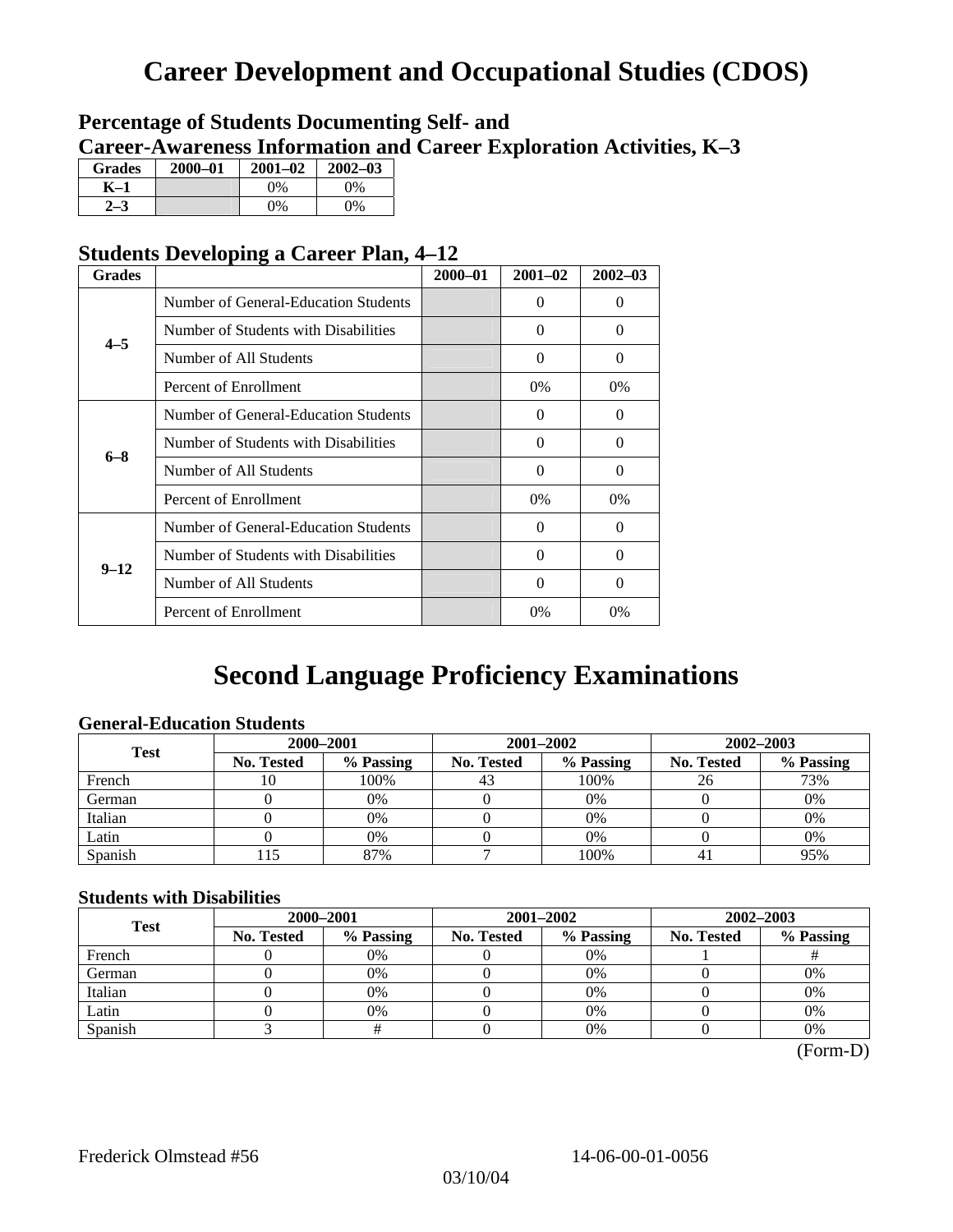# **Regents Examinations**

|                                                                                            | <b>All Students</b> |                                     |                  |                  | <b>Students with Disabilities</b> |                  |  |  |  |
|--------------------------------------------------------------------------------------------|---------------------|-------------------------------------|------------------|------------------|-----------------------------------|------------------|--|--|--|
|                                                                                            | 2001                | 2002                                | 2003             | 2001             | 2002                              | 2003             |  |  |  |
|                                                                                            |                     | <b>Comprehensive English</b>        |                  |                  |                                   |                  |  |  |  |
| Number Tested                                                                              | $\theta$            | $\Omega$                            | $\boldsymbol{0}$ | $\mathbf{0}$     | $\boldsymbol{0}$                  | $\boldsymbol{0}$ |  |  |  |
| Number Scoring 55-100                                                                      | $\overline{0}$      | $\mathbf{0}$                        | $\overline{0}$   | $\overline{0}$   | $\mathbf{0}$                      | $\boldsymbol{0}$ |  |  |  |
| Number Scoring 65-100                                                                      | $\overline{0}$      | $\overline{0}$                      | $\mathbf{0}$     | $\overline{0}$   | $\mathbf{0}$                      | $\mathbf{0}$     |  |  |  |
| Number Scoring 85-100                                                                      | $\overline{0}$      | $\overline{0}$                      | $\overline{0}$   | $\overline{0}$   | $\overline{0}$                    | $\overline{0}$   |  |  |  |
| Percentage of Tested Scoring 55-100                                                        | 0%                  | 0%                                  | 0%               | 0%               | 0%                                | 0%               |  |  |  |
| Percentage of Tested Scoring 65-100                                                        | 0%                  | 0%                                  | 0%               | 0%               | 0%                                | 0%               |  |  |  |
| Percentage of Tested Scoring 85-100                                                        | 0%                  | 0%                                  | 0%               | 0%               | 0%                                | 0%               |  |  |  |
|                                                                                            |                     | <b>Mathematics A</b>                |                  |                  |                                   |                  |  |  |  |
| 12<br>14<br>Number Tested<br>5<br>$\boldsymbol{0}$<br>$\boldsymbol{0}$<br>$\boldsymbol{0}$ |                     |                                     |                  |                  |                                   |                  |  |  |  |
| Number Scoring 55-100                                                                      | 12                  | 14                                  | 5                | $\overline{0}$   | $\overline{0}$                    | $\mathbf{0}$     |  |  |  |
| Number Scoring 65-100                                                                      | 12                  | 14                                  | 5                | $\mathbf{0}$     | $\boldsymbol{0}$                  | $\boldsymbol{0}$ |  |  |  |
| Number Scoring 85-100                                                                      | $\overline{4}$      | 10                                  | $\mathbf{1}$     | $\mathbf{0}$     | $\mathbf{0}$                      | $\mathbf{0}$     |  |  |  |
| Percentage of Tested Scoring 55-100                                                        | 100%                | 100%                                | 100%             | 0%               | 0%                                | 0%               |  |  |  |
| Percentage of Tested Scoring 65-100                                                        | 100%                | 100%                                | 100%             | 0%               | 0%                                | 0%               |  |  |  |
| Percentage of Tested Scoring 85-100                                                        | 33%                 | 71%                                 | 20%              | 0%               | 0%                                | 0%               |  |  |  |
| Mathematics B (first administered June 2001)                                               |                     |                                     |                  |                  |                                   |                  |  |  |  |
| Number Tested                                                                              | $\theta$            | $\Omega$                            | $\Omega$         | $\boldsymbol{0}$ | $\boldsymbol{0}$                  | $\boldsymbol{0}$ |  |  |  |
| Number Scoring 55-100                                                                      | $\overline{0}$      | $\overline{0}$                      | $\overline{0}$   | $\overline{0}$   | $\overline{0}$                    | $\overline{0}$   |  |  |  |
| Number Scoring 65-100                                                                      | $\overline{0}$      | $\mathbf{0}$                        | $\overline{0}$   | $\mathbf{0}$     | $\overline{0}$                    | $\overline{0}$   |  |  |  |
| Number Scoring 85-100                                                                      | $\overline{0}$      | $\mathbf{0}$                        | $\overline{0}$   | $\overline{0}$   | $\overline{0}$                    | $\overline{0}$   |  |  |  |
| Percentage of Tested Scoring 55-100                                                        | 0%                  | 0%                                  | 0%               | 0%               | 0%                                | 0%               |  |  |  |
| Percentage of Tested Scoring 65-100                                                        | 0%                  | 0%                                  | 0%               | 0%               | 0%                                | 0%               |  |  |  |
| Percentage of Tested Scoring 85-100                                                        | 0%                  | 0%                                  | 0%               | 0%               | 0%                                | 0%               |  |  |  |
|                                                                                            |                     | <b>Global History and Geography</b> |                  |                  |                                   |                  |  |  |  |
| Number Tested                                                                              | $\mathbf{0}$        | $\mathbf{0}$                        | $\mathbf{0}$     | $\mathbf{0}$     | $\mathbf{0}$                      | $\boldsymbol{0}$ |  |  |  |
| Number Scoring 55-100                                                                      | $\overline{0}$      | $\mathbf{0}$                        | $\overline{0}$   | $\overline{0}$   | $\overline{0}$                    | $\boldsymbol{0}$ |  |  |  |
| Number Scoring 65-100                                                                      | $\overline{0}$      | $\overline{0}$                      | $\boldsymbol{0}$ | $\overline{0}$   | $\overline{0}$                    | $\boldsymbol{0}$ |  |  |  |
| Number Scoring 85-100                                                                      | $\overline{0}$      | $\overline{0}$                      | $\overline{0}$   | $\overline{0}$   | $\overline{0}$                    | $\Omega$         |  |  |  |
| Percentage of Tested Scoring 55-100                                                        | 0%                  | 0%                                  | 0%               | 0%               | 0%                                | 0%               |  |  |  |
| Percentage of Tested Scoring 65-100                                                        | 0%                  | 0%                                  | 0%               | 0%               | 0%                                | 0%               |  |  |  |
| Percentage of Tested Scoring 85-100                                                        | 0%                  | 0%                                  | 0%               | 0%               | 0%                                | 0%               |  |  |  |
| U.S. History and Government (first administered June 2001)                                 |                     |                                     |                  |                  |                                   |                  |  |  |  |
| Number Tested                                                                              | $\theta$            | $\boldsymbol{0}$                    | $\boldsymbol{0}$ | $\theta$         | $\boldsymbol{0}$                  | $\boldsymbol{0}$ |  |  |  |
| Number Scoring 55-100                                                                      | $\overline{0}$      | $\overline{0}$                      | $\overline{0}$   | $\overline{0}$   | $\overline{0}$                    | $\overline{0}$   |  |  |  |
| Number Scoring 65-100                                                                      | $\overline{0}$      | $\overline{0}$                      | $\overline{0}$   | $\overline{0}$   | $\overline{0}$                    | $\mathbf{0}$     |  |  |  |
| Number Scoring 85-100                                                                      | $\overline{0}$      | $\overline{0}$                      | $\overline{0}$   | $\overline{0}$   | $\overline{0}$                    | $\overline{0}$   |  |  |  |
| Percentage of Tested Scoring 55-100                                                        | 0%                  | 0%                                  | 0%               | 0%               | 0%                                | 0%               |  |  |  |
| Percentage of Tested Scoring 65-100                                                        | 0%                  | 0%                                  | 0%               | 0%               | 0%                                | 0%               |  |  |  |
| Percentage of Tested Scoring 85-100                                                        | 0%                  | 0%                                  | 0%               | 0%               | 0%                                | 0%               |  |  |  |

 $(Form - F)$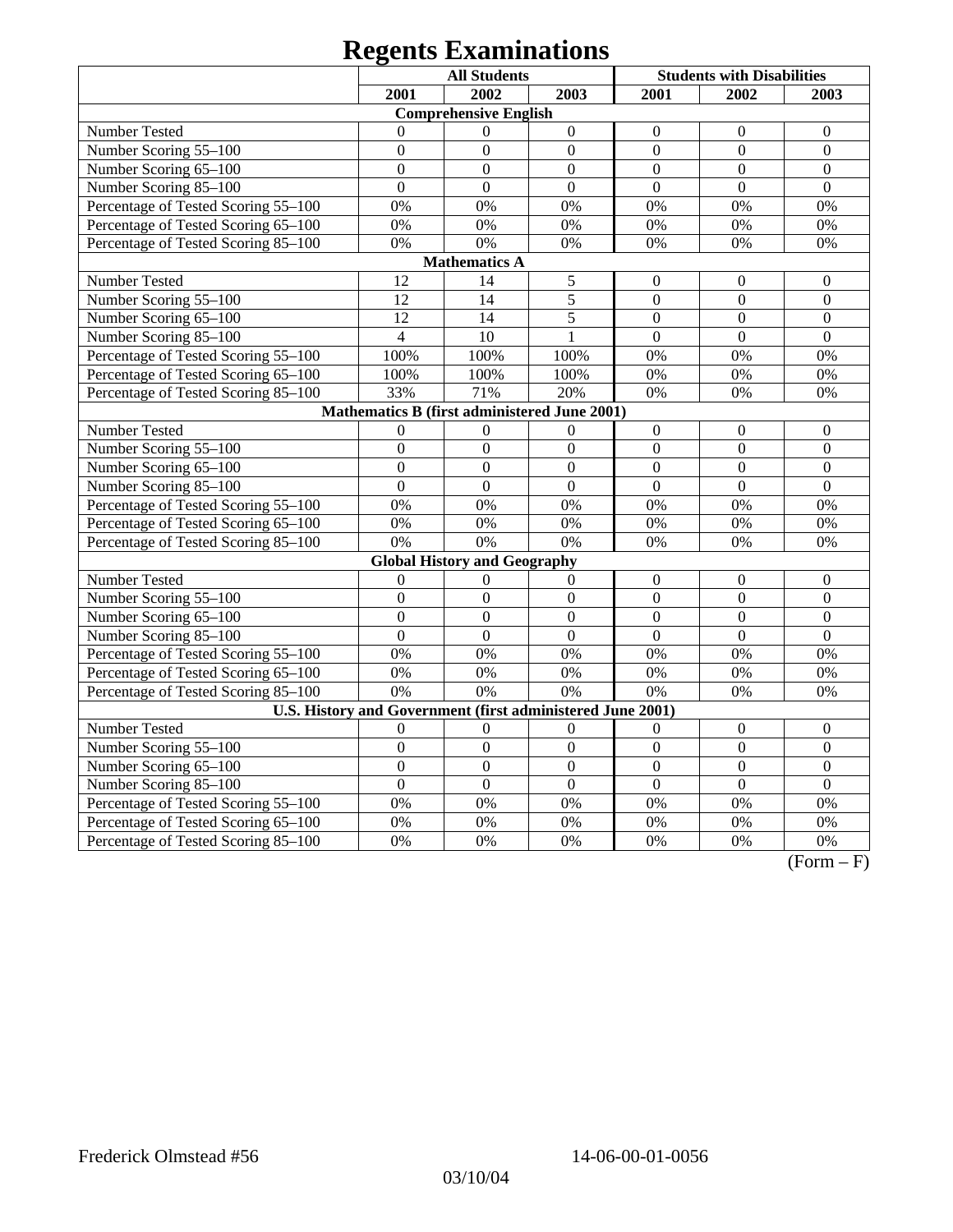## **Regents Examinations**

|                                                               | 8°-<br><b>All Students</b> |                  |                                                           |                  | <b>Students with Disabilities</b> |                  |  |  |
|---------------------------------------------------------------|----------------------------|------------------|-----------------------------------------------------------|------------------|-----------------------------------|------------------|--|--|
|                                                               | 2001                       | 2002             | 2003                                                      | 2001             | 2002                              | 2003             |  |  |
|                                                               |                            |                  | Living Environment (first administered June 2001)         |                  |                                   |                  |  |  |
| Number Tested                                                 | 22                         | 16               | 17                                                        | $\boldsymbol{0}$ | $\boldsymbol{0}$                  | 1                |  |  |
| Number Scoring 55-100                                         | 22                         | 16               | 17                                                        | $\overline{0}$   | $\overline{0}$                    | $\#$             |  |  |
| Number Scoring 65-100                                         | 22                         | 16               | 17                                                        | $\overline{0}$   | $\mathbf{0}$                      | $\#$             |  |  |
| Number Scoring 85-100                                         | $\overline{2}$             | 10               | $\overline{4}$                                            | $\boldsymbol{0}$ | $\boldsymbol{0}$                  | $\#$             |  |  |
| Percentage of Tested Scoring 55-100                           | 100%                       | 100%             | 100%                                                      | 0%               | 0%                                | $\#$             |  |  |
| Percentage of Tested Scoring 65-100                           | 100%                       | 100%             | 100%                                                      | 0%               | 0%                                | $\#$             |  |  |
| Percentage of Tested Scoring 85-100                           | 9%                         | 62%              | 24%                                                       | 0%               | 0%                                | $\#$             |  |  |
| Physical Setting/Earth Science (first administered June 2001) |                            |                  |                                                           |                  |                                   |                  |  |  |
| Number Tested                                                 | $\mathbf{0}$               | $\boldsymbol{0}$ | $\boldsymbol{0}$                                          | $\boldsymbol{0}$ | $\boldsymbol{0}$                  | $\mathbf{0}$     |  |  |
| Number Scoring 55-100                                         | $\overline{0}$             | $\overline{0}$   | $\overline{0}$                                            | $\overline{0}$   | $\overline{0}$                    | $\overline{0}$   |  |  |
| Number Scoring 65-100                                         | $\overline{0}$             | $\mathbf{0}$     | $\overline{0}$                                            | $\overline{0}$   | $\overline{0}$                    | $\overline{0}$   |  |  |
| Number Scoring 85-100                                         | $\mathbf{0}$               | $\mathbf{0}$     | $\mathbf{0}$                                              | $\overline{0}$   | $\mathbf{0}$                      | $\boldsymbol{0}$ |  |  |
| Percentage of Tested Scoring 55-100                           | 0%                         | 0%               | 0%                                                        | 0%               | 0%                                | 0%               |  |  |
| Percentage of Tested Scoring 65-100                           | 0%                         | 0%               | 0%                                                        | 0%               | 0%                                | 0%               |  |  |
| Percentage of Tested Scoring 85-100                           | 0%                         | 0%               | 0%                                                        | 0%               | 0%                                | 0%               |  |  |
|                                                               |                            |                  | Physical Setting/Chemistry (first administered June 2002) |                  |                                   |                  |  |  |
| Number Tested                                                 |                            | $\mathbf{0}$     | $\mathbf{0}$                                              |                  | $\theta$                          | $\theta$         |  |  |
| Number Scoring 55-100                                         |                            | $\overline{0}$   | $\mathbf{0}$                                              |                  | $\theta$                          | $\overline{0}$   |  |  |
| Number Scoring 65-100                                         |                            | $\mathbf{0}$     | $\Omega$                                                  |                  | $\theta$                          | $\theta$         |  |  |
| Number Scoring 85-100                                         |                            | $\overline{0}$   | $\mathbf{0}$                                              |                  | $\overline{0}$                    | $\mathbf{0}$     |  |  |
| Percentage of Tested Scoring 55-100                           |                            | 0%               | 0%                                                        |                  | 0%                                | 0%               |  |  |
| Percentage of Tested Scoring 65-100                           |                            | 0%               | 0%                                                        |                  | 0%                                | 0%               |  |  |
| Percentage of Tested Scoring 85-100                           |                            | 0%               | 0%                                                        |                  | 0%                                | 0%               |  |  |
| Physical Setting/Physics (first administered June 2002)*      |                            |                  |                                                           |                  |                                   |                  |  |  |
| Number Tested                                                 |                            |                  |                                                           |                  |                                   |                  |  |  |
| Number Scoring 55-100                                         |                            |                  |                                                           |                  |                                   |                  |  |  |
| Number Scoring 65-100                                         |                            |                  |                                                           |                  |                                   |                  |  |  |
| Number Scoring 85-100                                         |                            |                  |                                                           |                  |                                   |                  |  |  |
| Percentage of Tested Scoring 55-100                           |                            |                  |                                                           |                  |                                   |                  |  |  |
| Percentage of Tested Scoring 65-100                           |                            |                  |                                                           |                  |                                   |                  |  |  |
| Percentage of Tested Scoring 85-100                           |                            |                  |                                                           |                  |                                   |                  |  |  |

\* Physical Setting/Physics results are not included in the report card because the Department is issuing a new conversion chart for this assessment. Data currently available to the Department are based on the original conversion chart for the assessment.

 $(Form - G)$